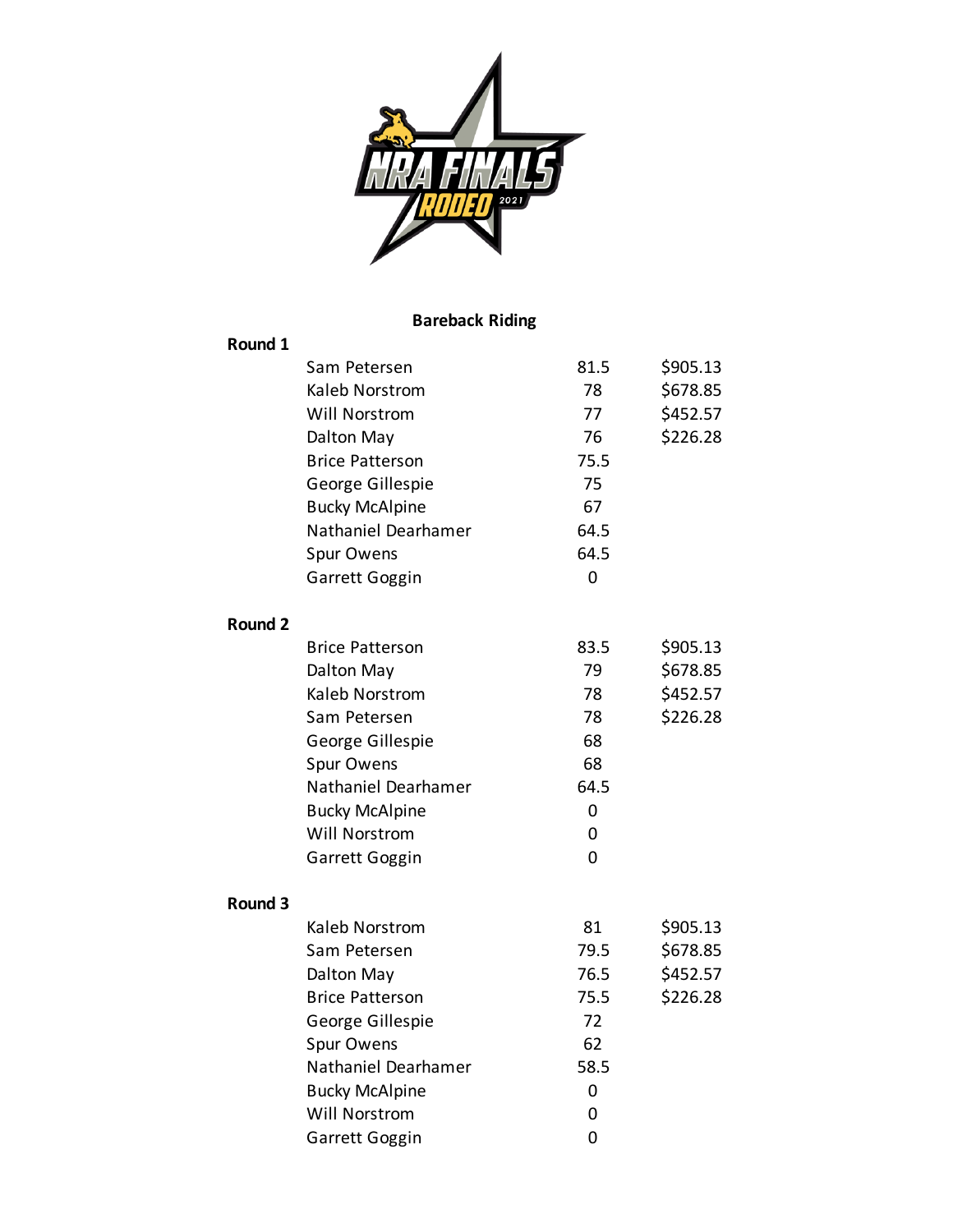| <b>Average</b>     |                        |       |            |
|--------------------|------------------------|-------|------------|
|                    | Sam Peterson           | 239   | \$1,367.91 |
|                    | Kaleb Norstrom         | 237   | \$1,025.93 |
|                    | <b>Brice Patterson</b> | 234.5 | \$683.95   |
|                    | Dalton May             | 231.5 | \$341.98   |
|                    | George Gillespie       | 215   |            |
|                    | Spur Owens             | 194.5 |            |
|                    | Nathaniel Dearhamer    | 187.5 |            |
|                    | Will Norstrom          | 77    |            |
|                    | <b>Bucky McAlpine</b>  | 67    |            |
|                    | Garrett Goggin         | 0     |            |
|                    |                        |       |            |
|                    | <b>Steer Wresting</b>  |       |            |
| Round 1            |                        |       |            |
|                    | Cole Detton            | 4.9   | \$993.80   |
|                    | Jackson Stephens       | 6.5   | \$745.35   |
|                    | JD Steen               | 7.5   | \$496.90   |
|                    | <b>Brice Patterson</b> | 10.6  | \$248.45   |
|                    | Riley Joyce            | 12.9  |            |
|                    | <b>Tyler Houle</b>     | 0     |            |
|                    | Caden Camp             | 0     |            |
|                    | Logan Beattie          | 0     |            |
|                    | Kolby Bignell          | 0     |            |
|                    | Austin Whitehouse      | 0     |            |
|                    |                        |       |            |
| Round <sub>2</sub> |                        |       |            |
|                    | Caden Camp             | 4.5   | \$993.80   |
|                    | Cole Detton            | 6.1   | \$745.35   |
|                    | <b>Tyler Houle</b>     | 7.2   | \$496.90   |
|                    | Logan Beattie          | 11.6  | \$248.45   |
|                    | Kolby Bignell          | 0     |            |
|                    | <b>Brice Patterson</b> | 0     |            |
|                    | Jackson Stephens       | 0     |            |
|                    | <b>Riley Joyce</b>     | 0     |            |
|                    | JD Steen               | 0     |            |
|                    | Austin Whitehouse      | 0     |            |
| Round 3            |                        |       |            |
|                    | Cole Detton            | 5.7   | \$869.58   |
|                    | JD Steen               | 5.7   | \$869.58   |
|                    | <b>Tyler Houle</b>     | 6     | \$496.90   |
|                    | Caden Camp             | 6.1   | \$248.45   |
|                    | <b>Brice Patterson</b> | 6.7   |            |
|                    | Austin Whitehouse      | 7.3   |            |
|                    |                        | 14.6  |            |
|                    | Jackson Stephens       |       |            |
|                    | Kolby Bignell          | 0     |            |
|                    | Logan Beattie          | 0     |            |
|                    | <b>Riley Joyce</b>     | 0     |            |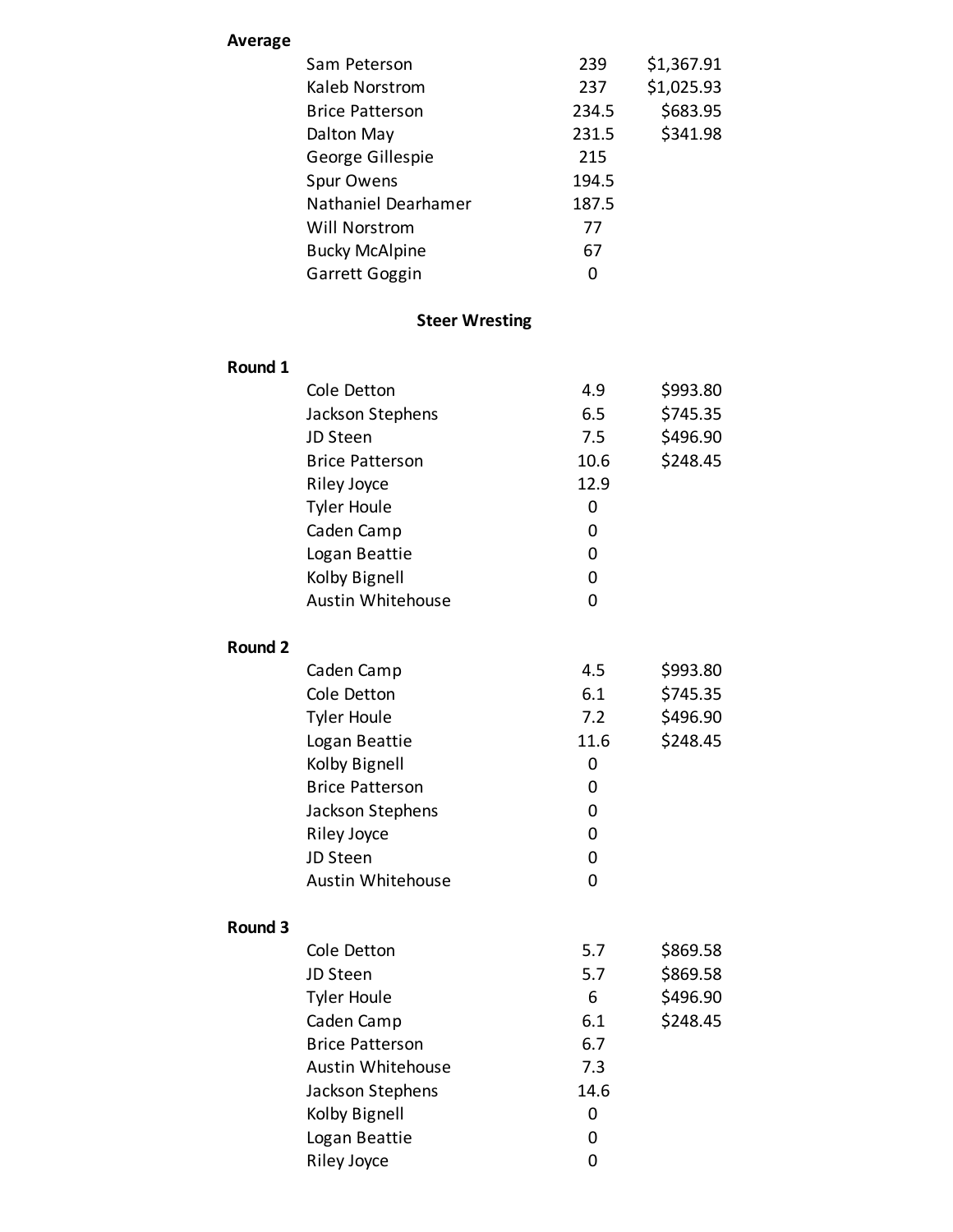| Average |      |
|---------|------|
|         | Cole |

| Cole Detton            | 16.7   | \$1,501.91 |
|------------------------|--------|------------|
| Caden Camp             | 10.6/2 | \$1,126.43 |
| <b>Tyler Houle</b>     | 13.2/2 | \$563.21   |
| JD Steen               | 13.2/2 | \$563.21   |
| <b>Brice Patterson</b> | 17.3/2 |            |
| Jackson Stephens       | 21.1/2 |            |
| Austin Whitehouse      | 7.3/1  |            |
| Logan Beattie          | 11.6/1 |            |
| Riley Joyce            | 12.9/1 |            |
| Kolby Bignell          | 0      |            |
| Ladies Breakaway       |        |            |
|                        |        |            |
|                        |        |            |

|                | Celie Salmond        | 2.7            | \$993.80 |
|----------------|----------------------|----------------|----------|
|                | Page Rasmussen       | 3.2            | \$745.35 |
|                | Milee Dailey         | 3.4            | \$496.90 |
|                | <b>Hailey Burger</b> | 3.8            | \$248.45 |
|                | Leanne Johnson       | 4.3            |          |
|                | Payton Levine        | 4.4            |          |
|                | Ashley Koenig        | 4.5            |          |
|                | <b>Bella Fossum</b>  | 12.6           |          |
|                | <b>Tracey Bolich</b> | 0              |          |
|                | Whitney Levine       | $\overline{0}$ |          |
| <b>Round 2</b> |                      |                |          |
|                | <b>Bella Fossum</b>  | 2.5            | \$993.80 |
|                | <b>Tracey Bolich</b> | 3.2            | \$745.35 |
|                | Celie Salmond        | 0              |          |
|                | Page Rasmussen       | 0              |          |
|                | Milee Dailey         | 0              |          |
|                | <b>Hailey Burger</b> | 0              |          |
|                | Leanne Johnson       | $\mathbf 0$    |          |
|                | Payton Levine        | 0              |          |
|                | Ashley Koenig        | $\mathbf 0$    |          |
|                | Whitney Levine       | $\mathbf 0$    |          |
| Round 3        |                      |                |          |
|                | Leanne Johnson       | 2.5            | \$993.80 |
|                | <b>Tracey Bolich</b> | 2.8            | \$745.35 |
|                | Celie Salmond        | 3.4            | \$496.90 |
|                | Milee Dailey         | 3.7            | \$248.45 |
|                | Ashley Koenig        | 4.1            |          |
|                | <b>Bella Fossum</b>  | 4.1            |          |
|                | Whitney Levine       | 4.4            |          |
|                | Payton Levine        | 12.1           |          |
|                | <b>Hailey Burger</b> | 0              |          |
|                | Paige Rasumssen      | $\overline{0}$ |          |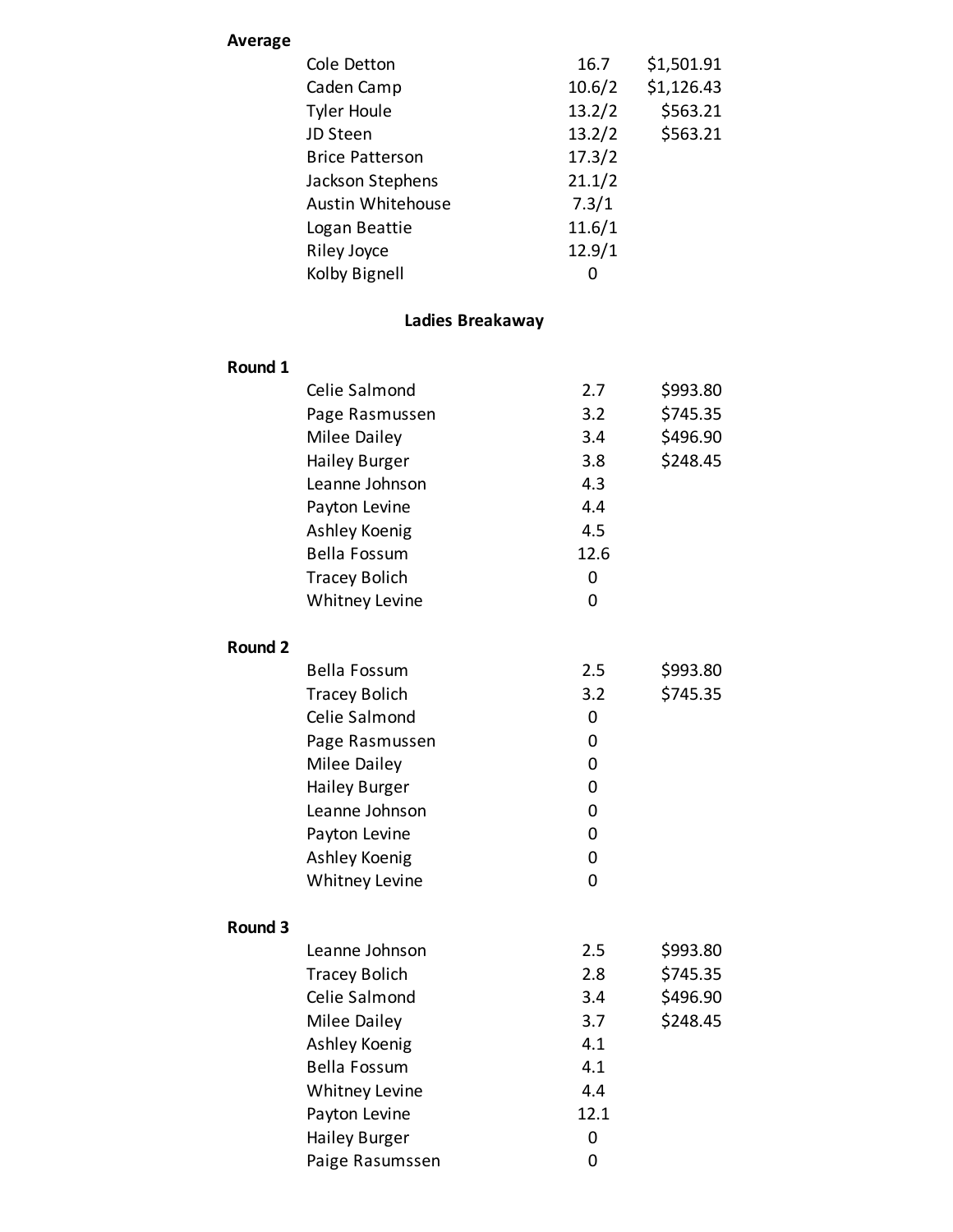| Average |           |
|---------|-----------|
|         | Bella For |

| <b>Bella Fossum</b>   | 19.2   | \$1,501.91 |
|-----------------------|--------|------------|
| <b>Tracey Bolich</b>  | 6.0/2  | \$1,126.43 |
| Celie Salmond         | 6.1/2  | \$750.95   |
| Leanne Johnson        | 6.8/2  | \$375.48   |
| Milee Dailey          | 7.1/2  |            |
| Ashlee Koenig         | 8.6/2  |            |
| Payton Levine         | 16.5/2 |            |
| Paige Rasmussen       | 3.2/1  |            |
| <b>Hailey Burger</b>  | 3.8/1  |            |
| <b>Whitney Levine</b> | 4.4/1  |            |

# **Saddle Bronc Riding**

| Round 1        |                     |      |          |
|----------------|---------------------|------|----------|
|                | Judd Applegate      | 79   | \$905.13 |
|                | Andrew Evjene       | 76.5 | \$565.71 |
|                | <b>Qwint Stroh</b>  | 76.5 | \$565.71 |
|                | <b>Tyler Friend</b> | 76   | \$226.28 |
|                | <b>Brand Morgan</b> | 70.5 |          |
|                | Kain Stroh          | 0    |          |
|                | Cree Minkoff        | 0    |          |
|                | Gavin Nelson        | 0    |          |
|                | <b>Caleb Meeks</b>  | 0    |          |
|                | <b>Bailey Bench</b> | 0    |          |
| <b>Round 2</b> |                     |      |          |
|                | Cree Minkoff        | 85.5 | \$905.13 |
|                | <b>Qwint Stroh</b>  | 83   | \$678.85 |
|                | <b>Tyler Friend</b> | 73.5 | \$452.57 |
|                | Kain Stroh          | 72.5 | \$113.14 |
|                | Judd Applegate      | 72.5 | \$113.14 |
|                | Andrew Evjene       | 66.5 |          |
|                | <b>Bailey Bench</b> | 66   |          |
|                | <b>Caleb Meeks</b>  | 65.5 |          |
|                | Gavin Nelson        | 0    |          |
|                | <b>Brand Morgan</b> | 0    |          |
| Round 3        |                     |      |          |
|                | <b>Brand Morgan</b> | 79   | \$905.13 |
|                | Andrew Evjene       | 75.5 | \$678.85 |
|                | <b>Tyler Friend</b> | 75   | \$452.57 |
|                | Kain Stroh          | 73.5 | \$226.28 |
|                | Gavin Nelson        | 71   |          |
|                | <b>Qwint Stroh</b>  | 0    |          |
|                | Cree Minkoff        | 0    |          |
|                | <b>Caleb Meeks</b>  | 0    |          |
|                | <b>Bailey Bench</b> | 0    |          |
|                | Judd Applegate      | 0    |          |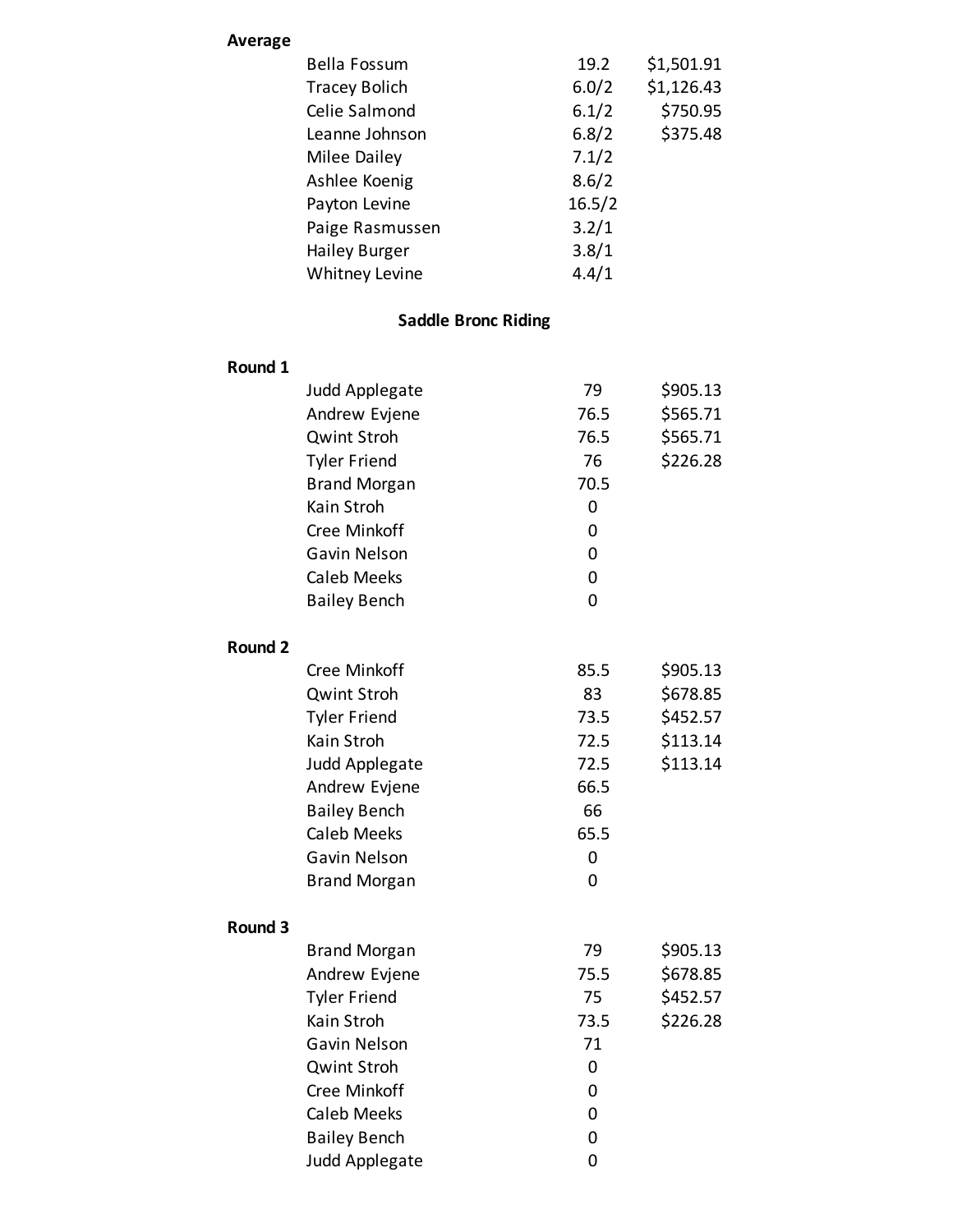| <b>Average</b> |                       |                        |        |            |
|----------------|-----------------------|------------------------|--------|------------|
|                | <b>Tyler Friend</b>   |                        | 224.5  | \$1,367.91 |
|                | Andrew Evjene         |                        | 218.5  | \$1,025.93 |
|                | <b>Qwint Stroh</b>    |                        | 159.5  | \$683.95   |
|                | Judd Applegate        |                        | 151.5  | \$341.98   |
|                | <b>Brand Mogan</b>    |                        | 149.5  |            |
|                | Kain Stroh            |                        | 146    |            |
|                | Cree Minkoff          |                        | 85.5/1 |            |
|                | Gavin Nelson          |                        | 71/1   |            |
|                | <b>Bailey Bench</b>   |                        | 66/1   |            |
|                | <b>Caleb Meeks</b>    |                        | 65.5/1 |            |
|                |                       | <b>Tie Down Roping</b> |        |            |
| Round 1        |                       |                        |        |            |
|                | Caleb Berquist        |                        | 9      | \$993.80   |
|                | Caden Camp            |                        | 9.5    | \$745.35   |
|                | Ben Ayre              |                        | 9.9    | \$496.90   |
|                | <b>Coltin Rauch</b>   |                        | 11.4   | \$248.45   |
|                | Logan Smith           |                        | 12.1   |            |
|                | J Billingsley         |                        | 12.1   |            |
|                | Caleb McMillan        |                        | 18.3   |            |
|                | Quinn McQueary        |                        | 0      |            |
|                | Dillon Hahnkamp       |                        | 0      |            |
|                | Jade Gardner          |                        | 0      |            |
|                |                       |                        |        |            |
| Round 2        |                       |                        |        |            |
|                | Caden Camp            |                        | 9.3    | \$993.80   |
|                | <b>Coltin Rauch</b>   |                        | 9.8    | \$745.35   |
|                | Logan Smith           |                        | 10     | \$496.90   |
|                | J Billingsley         |                        | 10.1   | \$248.45   |
|                | <b>Quinn McQueary</b> |                        | 10.2   |            |
|                | Ben Ayre              |                        | 10.6   |            |
|                | Jade Gardner          |                        | 11.1   |            |
|                | Caleb Berquist        |                        | 0      |            |
|                | Caleb McMillan        |                        | 0      |            |
|                | Dillon Hahnkamp       |                        | 0      |            |
| Round 3        |                       |                        |        |            |
|                | Dillon Hahnkamp       |                        | 9.7    | \$993.80   |
|                | Logan Smith           |                        | 10.2   | \$745.35   |
|                | Jade Gardner          |                        | 10.4   | \$496.90   |
|                | <b>Coltin Rauch</b>   |                        | 10.8   | \$248.45   |
|                | Ben Ayre              |                        | 10.9   |            |
|                | Caden Camp            |                        | 14.5   |            |
|                | J Billingsley         |                        | 0      |            |
|                | Quinn McQueary        |                        | 0      |            |
|                | Caleb Berquist        |                        | 0      |            |
|                | Caleb McMillan        |                        | 0      |            |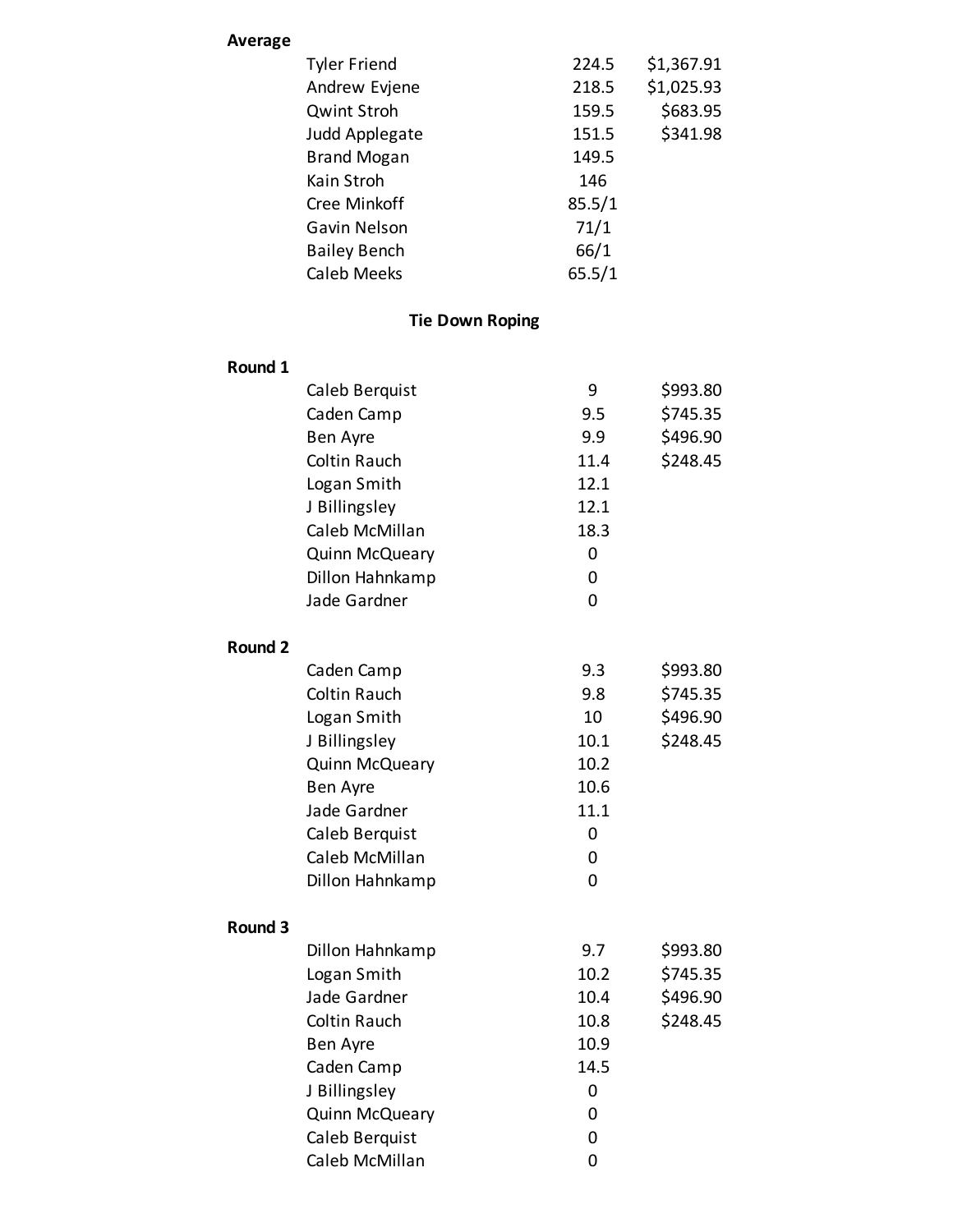| <b>Average</b> |                                     |        |            |
|----------------|-------------------------------------|--------|------------|
|                | Ben Ayre                            | 31.4   | \$1,501.91 |
|                | <b>Coltin Rauch</b>                 | 32     | \$1,126.43 |
|                | Logan Smtih                         | 32.3   | \$750.95   |
|                | Caden Camp                          | 33.3   | \$375.48   |
|                | Jade Gardner                        | 21.5/2 |            |
|                | J Billingsley                       | 22.2/2 |            |
|                | Caleb Berquist                      | 9.0/1  |            |
|                | Dillon Hahnkamp                     | 9.7/1  |            |
|                | Quinn McQueary                      | 10.2/1 |            |
|                | Caleb McMillan                      | 18.3/1 |            |
|                | <b>Team Roping</b>                  |        |            |
| Round 1        |                                     |        |            |
|                | Neil Tatsey/Jimmy Racine            | 5.5    | \$905.13   |
|                | Dillon Johnson/Gavin Beattie        | 6.2    | \$678.85   |
|                | Miles Kobold/Riley Wilson           | 6.9    | \$452.57   |
|                | Dustin Bird/Ike Folsom              | 10.6   | \$226.28   |
|                | Ian Austiguy/Sam Levine             | 15.3   |            |
|                | Dustin Datisman/Josh Harris         | 0      |            |
|                | Caden Camp/Delon Parker             | 0      |            |
|                | <b>Brady Tryan/Justin Viles</b>     | 0      |            |
|                | <b>Brad Robinson/Shane Bessette</b> | 0      |            |
|                | Ty Spring/Bode Spring               | 0      |            |
| <b>Round 2</b> |                                     |        |            |
|                | Miles Kobold/Riley Wilson           | 6.6    | \$905.13   |
|                | Neil Tatsey/Jimmy Racine            | 7.7    | \$678.85   |
|                | Ty Spring/Bode Spring               | 9.1    | \$452.57   |
|                | Caden Camp/Delon Parker             | 10.2   | \$226.28   |
|                | Ian Austiguy/Sam Levine             | 15.8   |            |
|                | Dillon Johnson/Gavin Beattie        | 21.3   |            |
|                | Dustin Datisman/Josh Harris         | 0      |            |
|                | <b>Brady Tryan/Justin Viles</b>     | 0      |            |
|                | <b>Brad Robinson/Shane Bessette</b> | 0      |            |
|                | Dustin Bird/Ike Folsom              | 0      |            |
| Round 3        |                                     |        |            |
|                | <b>Brady Tryan/Justin Viles</b>     | 4.7    | \$905.13   |
|                | Miles Kobold/Riley Wilson           | 8.5    | \$678.85   |
|                | Caden Camp/Delon Parker             | 10.2   | \$452.57   |
|                | Neil Tatsey/Jimmy Racine            | 11.5   | \$113.14   |
|                | Ty Spring/Bode Spring               | 11.5   | \$113.14   |
|                | Ian Austiguy/Sam Levine             | 0      |            |
|                | Dillon Johnson/Gavin Beattie        | 0      |            |
|                | Dustin Datisman/Josh Harris         | 0      |            |
|                | <b>Brad Robinson/Shane Bessette</b> | 0      |            |
|                | Dustin Bird/Ike Folsom              | 0      |            |
|                |                                     |        |            |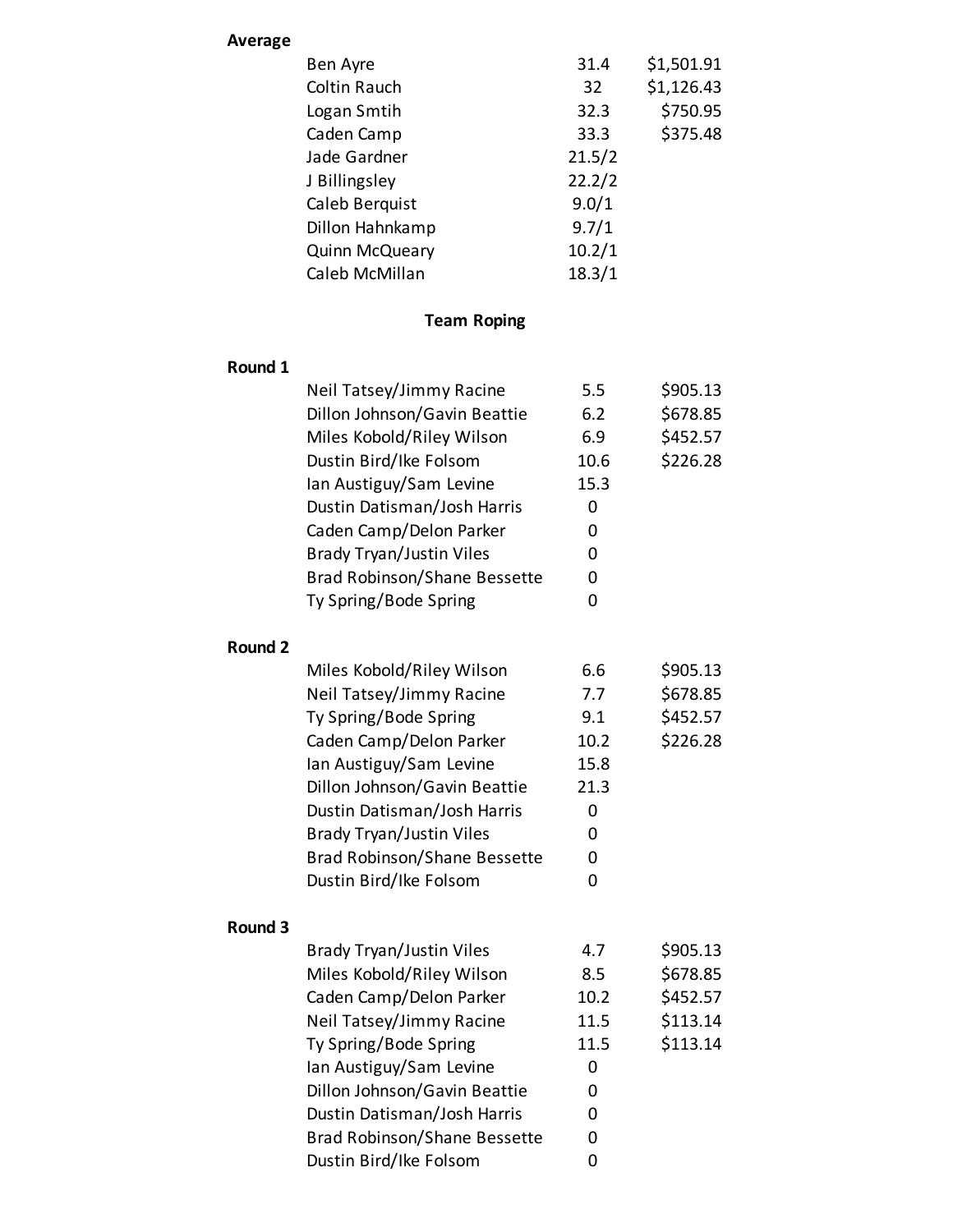#### **Average**

| Mile Kobold/Riley Wilson            | 22     | \$1,367.91 |
|-------------------------------------|--------|------------|
| Neil Tatsey/Jimmy Racine            | 24.7   | \$1,025.93 |
| Caden Camp/Delon Parker             | 20.4/2 | \$683.95   |
| Ty Spring/Bode Spring               | 20.6/2 | \$341.98   |
| Dillon Johnson/Gavin Beattie        | 27.5/2 |            |
| Ian Austiguy/Sam Levine             | 31.1/2 |            |
| <b>Brady Tryan/Justin Viles</b>     | 4.7/1  |            |
| Dustin Bird/Ike Folsom              | 10.6/1 |            |
| Dustin Datisman/Josh Harris         | O      |            |
| <b>Brad Robinson/Shane Bessette</b> | O)     |            |
|                                     |        |            |

## **Ladies Barrel Racing**

#### **Round 1**

|                    | Abby Knight          | 14.74       | \$905.13 |
|--------------------|----------------------|-------------|----------|
|                    | <b>Brooke Wilson</b> | 14.88       | \$678.85 |
|                    | Alexis McDonald      | 14.89       | \$339.43 |
|                    | Shai McDonald        | 14.89       | \$339.43 |
|                    | Chalee Harms         | 15.03       |          |
|                    | Gayleen Malone       | 15.24       |          |
|                    | Michelle Lucke       | 15.26       |          |
|                    | Alicia Bird          | 20.98       |          |
|                    | Tammy Jo Carpenter   | 30.66       |          |
|                    | <b>Bella Fossum</b>  | 0           |          |
| Round <sub>2</sub> |                      |             |          |
|                    | Abby Knight          | 14.54       | \$905.13 |
|                    | Shai McDonald        | 14.77       | \$678.85 |
|                    | Gayleen Malone       | 14.91       | \$452.57 |
|                    | Alexis McDonald      | 14.92       | \$226.28 |
|                    | <b>Brooke Wilson</b> | 14.96       |          |
|                    | Michelle Lucke       | 15.15       |          |
|                    | <b>Chalee Harms</b>  | 15.34       |          |
|                    | Alicia Bird          | 15.49       |          |
|                    | Tammy Jo Carpenter   | $\mathbf 0$ |          |
|                    | <b>Bella Fossum</b>  | 0           |          |
| Round 3            |                      |             |          |
|                    | Abby Knight          | 14.68       | \$905.13 |
|                    | <b>Brooke Wilson</b> | 14.88       | \$678.85 |
|                    | Shai McDonald        | 15.08       | \$452.57 |
|                    | Alexis McDonald      | 15.24       | \$226.28 |
|                    | <b>Chalee Harms</b>  | 15.4        |          |
|                    | Michelle Lucke       | 15.44       |          |
|                    | Gayleen Malone       | 15.44       |          |
|                    | <b>Bella Fossum</b>  | 16.36       |          |
|                    | Alicia Bird          | 20.91       |          |
|                    | Tammy Jo Carpenter   | 27.89       |          |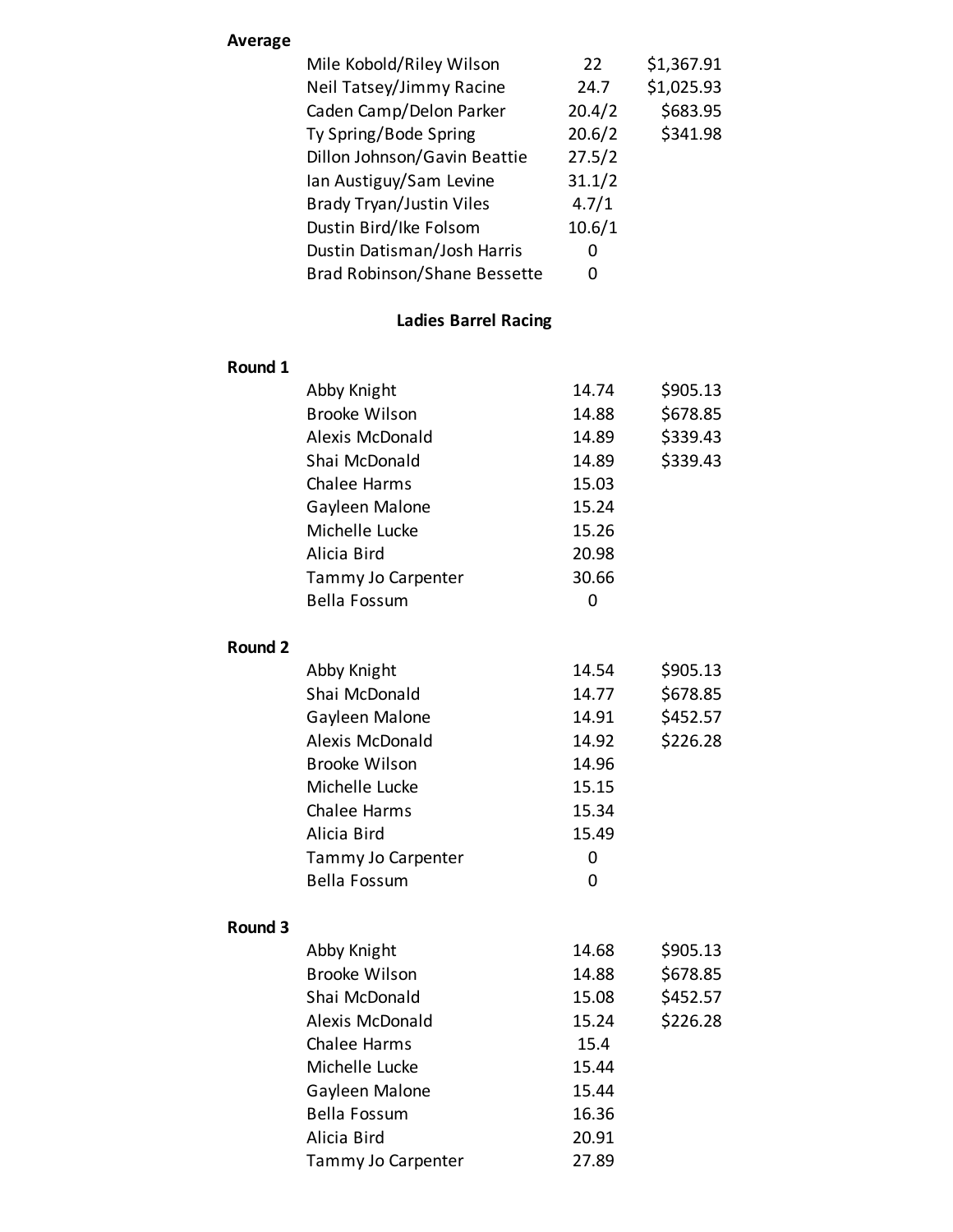| <b>Average</b> |                         |         |            |
|----------------|-------------------------|---------|------------|
|                | Abby Knight             | 43.96   | \$1,367.91 |
|                | <b>Brooke Wilson</b>    | 44.72   | \$1,025.93 |
|                | Shai McDonald           | 44.74   | \$683.95   |
|                | Alexis McDonald         | 45.05   | \$341.98   |
|                | Gayleen Malone          | 45.59   |            |
|                | <b>Chalee Harms</b>     | 45.78   |            |
|                | Michelle Lucke          | 45.85   |            |
|                | Alicia Bird             | 57.38   |            |
|                | Tammy Jo Carpenter      | 58.55/2 |            |
|                | <b>Bella Fossum</b>     | 16.36/1 |            |
|                |                         |         |            |
|                | <b>Bull Riding</b>      |         |            |
| Round 1        |                         |         |            |
|                | Kobe Whitford           | 85.5    | \$905.13   |
|                | Payton Fitzpatrick      | 82      | \$678.85   |
|                | <b>Riley Barg</b>       | 75      | \$452.57   |
|                | Caleb McMillan          | 69.5    | \$226.28   |
|                | Wynn Wells              | 63      |            |
|                | Ty Owens                | 63      |            |
|                | Caden Fitzpatrick       | 0       |            |
|                | <b>Tanner Theriault</b> | 0       |            |
|                | Jason Bold              | 0       |            |
|                | <b>Bucky McAlpine</b>   | 0       |            |
| Round 2        |                         |         |            |
|                | Payton Fitzpatrick      | 86      | \$905.13   |
|                | Caden Fitzpatrick       | 82      | \$678.85   |
|                | Kobe Whitford           | 0       |            |
|                | <b>Riley Barg</b>       | 0       |            |
|                | Caleb McMillan          | 0       |            |
|                | Wynn Wells              | 0       |            |
|                | Ty Owens                | 0       |            |
|                | <b>Tanner Theriault</b> | 0       |            |
|                | Jason Bold              | 0       |            |
|                | <b>Bucky McAlpine</b>   | 0       |            |
| Round 3        |                         |         |            |
|                | Payton Fitzpatrick      | 0       |            |
|                | Caden Fitzpatrick       | 0       |            |
|                | Kobe Whitford           | 0       |            |
|                | <b>Riley Barg</b>       | 0       |            |
|                | Caleb McMillan          | 0       |            |
|                | Wynn Wells              | 0       |            |
|                | Ty Owens                | 0       |            |
|                | <b>Tanner Theriault</b> | 0       |            |
|                | Jason Bold              | 0       |            |
|                | <b>Bucky McAlpine</b>   | 0       |            |